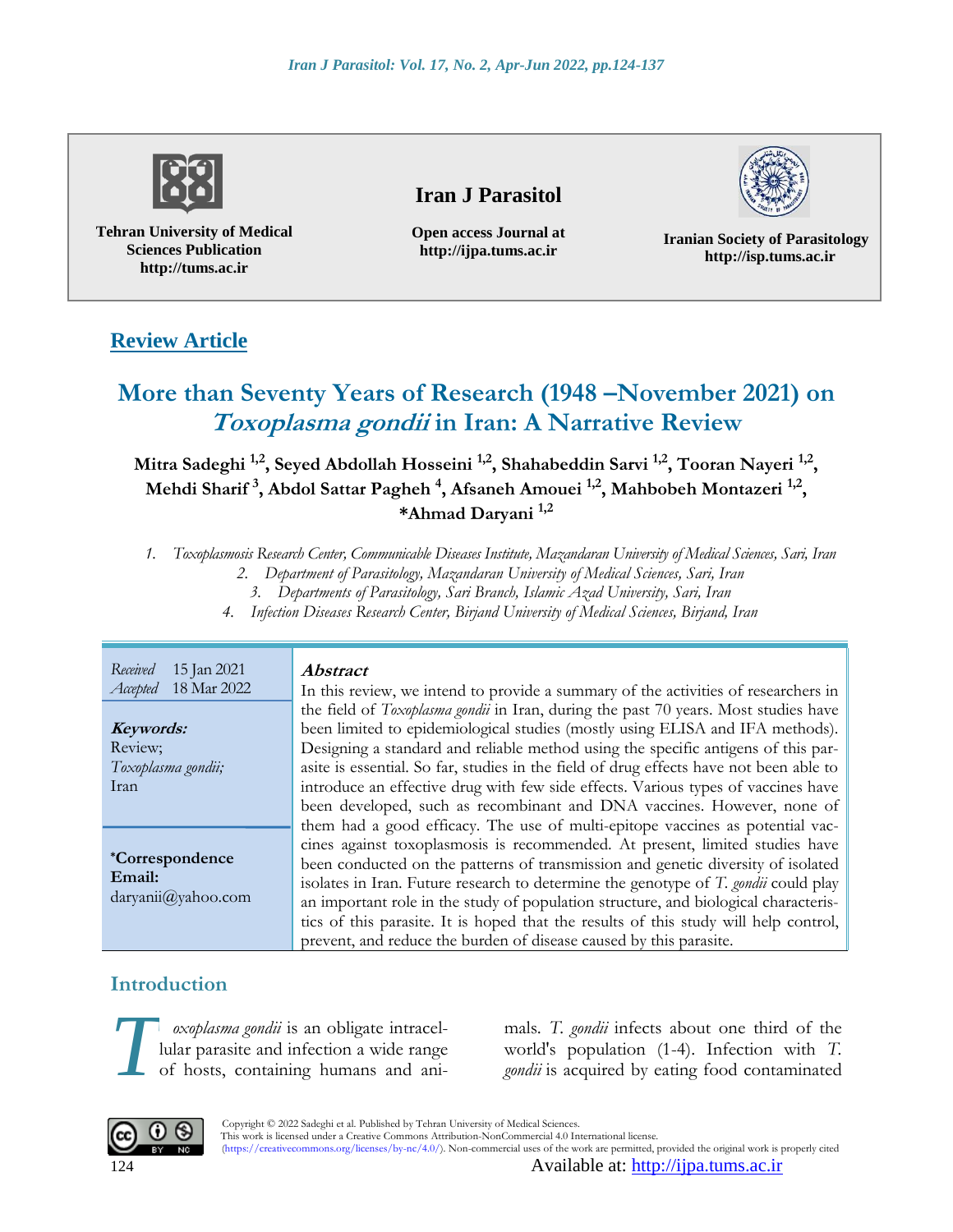with sporulated oocysts and consuming of raw or undercooked meat infected to tissue cysts. Vertical transmission also occurs, and iatrogenic transmission may happen via organ transplant (5-7).

Considering the importance of this parasite in the congenital toxoplasmosis, the development of opportunistic infection in immunodeficiency individuals, as well as climatic and social conditions in Iran, it is necessary to provide comprehensive information about the situation of toxoplasmosis. In Iran, various studies have been conducted in the fields of epidemiology, pathogenesis, treatment, vaccines preparation, etc. However, a review study is necessary to collect and provide a summary of relevant data to provide proper solutions for the prevention, control, diagnosis and treatment of toxoplasmosis in Iran. It also makes future studies more targeted.

We aimed to give a summary of toxoplasmosis status in Iran from 1948 through 2021 in various fields of epidemiology, determination of genotypes, diagnosis, drug treatment, and vaccine, as well as the role of the environment and food factors in the transmission of infection.

### **Search strategy and primary finding**

To collect data, a comprehensive search was performed on all scientific publications in 4 English (PubMed, ScienceDirect, Google Scholar and Scopus) and 4 Persian databases (Magiran, IranDoc, IranMedex and SID) from 1948 to Nov 2021. The search applied the following keywords: *"Toxoplasma gondii",* "toxoplasmosis*",* and" Iran". The evaluation of studies was performed according to the inclusion and exclusion criteria. Inclusion criteria: (a) All English and Persian studies related to *T. gondii* with Iranian Affiliation. Exclusion criteria: (a) All studies related to *T. gondii* with non-Iranian affiliation; (b) Articles published in non-English and non-Persian languages; (c) Papers presented at scientific conferences and congresses.

### **Overview of conducted articles based on subject**

The articles published on *T. gondii* from 1948 to 2021 numbered about 1540, included 296 (19.22%) in Persian and 1244 (80.78%) in English languages. Frequency of published papers based on subject in Iran is shown in Fig. 1.



**Fig. 1:** Frequency of published papers based on subject in Iran since 1948-November 2021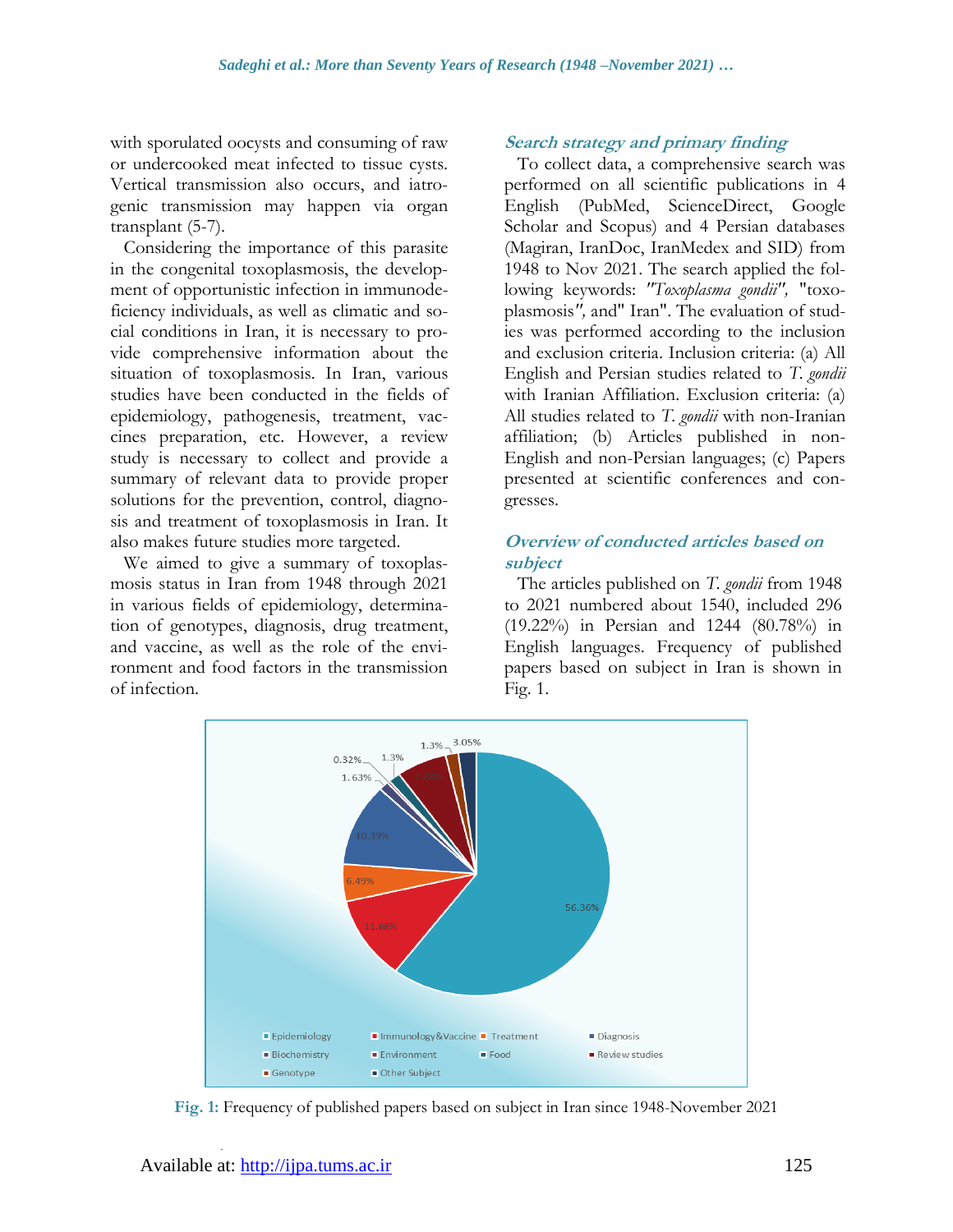#### **History**

The population of Iran in 2021 was estimated over 83 million (https://www.amar.org.ir/). Iran has four geographical regions comprising 31 provinces. Also, Iran has a long history of research on *T. gondii*, dates back to 1948, and Ansari reported the first case of the disease. The first research on toxoplasmosis in Iran was performed using Sabin-Feldman test in 1954 (1). Jamalian *et al*. conducted the first clinical trial of *T. gondii* in 1973 (published 1974) (2). Presence of anti- *T. gondii* antibodies in Iranian society has been reported in several studies. The results indicate difference in prevalence of infection in different geographical areas; the lowest rate (12%) was in

Khuzestan and the highest rate in Mazandaran  $(87.5\%)$  (3).

#### **Epidemiological studies**

Epidemiological studies (868) covered 616 (70.97%) human subjects and 252(29.03%) animal subjects.

#### **Human Epidemiological studies**

Epidemiological studies of *T. gondii* on human (616/1540;4%) are divided into two groups: healthy group (56.81%) including pregnant women, girls before marriage, blood donors, etc., and the clinical cases (43.19%) including AIDS, cancer, Parkinson, schizophrenia, etc. (3-7) (Table 1).

| Group   | Epidemiological studies | NO.      | % of study | % T. gondii              |
|---------|-------------------------|----------|------------|--------------------------|
|         |                         | articles |            |                          |
| Human   | General population      | 186/616  | 30.2       | 39.3                     |
|         | Pregnant women          | 133/616  | 21.6       | 41                       |
|         | Neonates                |          |            | 0.64                     |
|         | Infants                 | 18/616   | 2.92       |                          |
|         | Suspected of CT         |          |            | 4.1                      |
|         | Blood donor             | 24/616   | 3.9        | 34.4                     |
|         | Cancer                  | 30/616   | 4.88       | 45.06                    |
|         | $HIV+$                  | 34/616   | 5.51       | 50.05                    |
|         | Parkinson               | 3/616    | 0.49       | 53 to 85                 |
|         | Hemodialysis            | 29/616   | 4.70       | 58                       |
|         | Diabetic                | 15/616   | 2.43       | 35.1 to 60.43            |
|         | Schizophrenia           | 14/616   | 2.27       | 34 to 72.5               |
|         | Alzheimer               | 5/616    | 0.81       | 61.3 to 66.6             |
|         | Ocular                  | 10/616   | 1.62       | 8.36 to 82.5             |
|         | Mental disorders        | 32/616   | 5.2        |                          |
| Animals | Sheep and goats         | 97/252   | 38.5       | 31 and 27                |
|         | Cattle                  | 38/252   | 15.07      | 18.1                     |
|         | Cats                    | 33/252   | 13.1       | 33.6                     |
|         | Birds                   | 22/252   | 8.73       | 16.52                    |
|         | Rodents                 | 16/252   | 6.35       | 15                       |
|         | Camels                  | 7/252    | 2.78       | 9.93 to 28.06            |
|         | Dogs                    | 10/252   | 3.97       | 10.1 to 77               |
|         | Horses                  | 8/252    | 3.17       | 13.3 to 71.2             |
|         | Cold-blooded            | 3/252    | 1.19       | Fish (10), Snakes        |
|         |                         |          |            | $(80.88)$ , seals $(83)$ |

**Table 1:** Frequency of human and animal epidemiological studies in Iran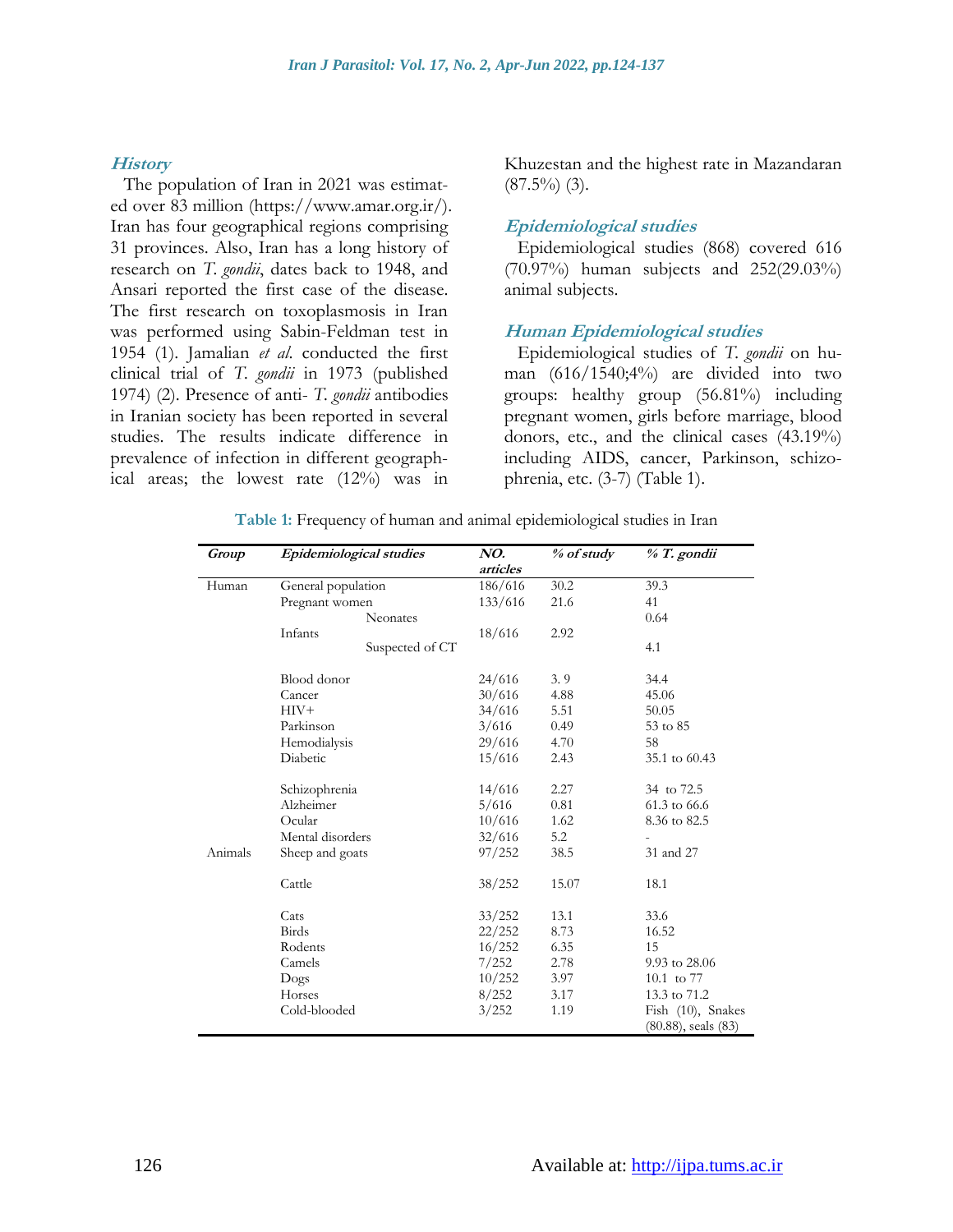#### **Animal Epidemiological studies**

Overall, 252 studies have been performed on the prevalence of toxoplasmosis in animals, as shown in Table 1 (8-11).

#### **Animal food products**

Twenty studies (1.3%) have been conducted on food including meat, milk and animal products as well as eggs. In the meantime, 10 studies were performed on meat which showed prevalence rate of4-24% (12, 13). Moreover, 9 studies were performed on milk samples that prevalence was reported 5.4%- 11.38% (14, 15) and there was also a study on domestic and industrial eggs. Based on the results of this study, *T. gondii* DNA was detected in 11% of the eggs (16).

#### **Environment**

There have been few studies on the contamination of the soil and water with *T. gondii*  oocysts in Iran. Four studies have been performed to diagnose presence of *T. gondii* DNA in soil and water in Tehran, Ahvaz, Arak, Guilan and Mazandaran provinces (prevalence 5.8% to 78.1%) (17-21).

### **Development of diagnostic approach of T. gondii**

Iranian scientists have conducted several studies (10.39%) to develop diagnostic methods for *T. gondii* infection. Diagnostic tests are mainly three groups, including serological tests detecting *T. gondii* antibodies, and antigens, and molecular methods (DNA detection) (22).

In the last two decades, Iranian researchers have studied the effects of various *T. gondii* antigens, including recombinant antigens on the improvement of serological test, and difference between acute and chronic infection. SAG1, SAG2, SAG3, GRA2, GRA6, GRA7, GRA8, ROP1, SRS3, and ESA are among the antigens examined whose details are presented in Table 2. Overall, the results showed that the use of antigens such as SAG1, GRA7, and GRA6 for serodiagnosis of acute and chronic toxoplasmosis in human sera could be very effective. Javadi et al. (2020) conducted a bioinformatics study on multi-epitope antigens SAG1, GRA7 and ROP1 showed that the use of the antigens can be considered as a diagnostic kit for acute and chronic Toxoplasmosis (23).

### **The T. gondii genetic diversity and its population structures in Iran**

The genetic characteristics of the reported studies in Iran are summarized in Table 3. In total DNA or isolates separated in 270 animals, 145 humans, 66 meats, and 31 soil samples were analyzed in the 20 studies in Iran. The isolates were often typed by PCR-RFLP based on SAG2 and GRA6 genes. The typing results based on PCR-RFLP and microsatellite markers among the 505 DNA or isolates separated from different hosts revealed Type III (32.62%) had the highest frequency, mix and atypical types had the lowest frequency in Iran. Out of the remaining samples, Type I and II had the frequency rates of 31.64% and 26.76%, respectively. There are no reports on the genetic diversity with more than five typing markers, and only one study has been done by Hosseini *et al.* (2019) on HIV+ patients with multilocus PCR-RFLP method using 12 genes (44). It is believed that using low or limited markers would not provide reliable results on population structures (45). However, identification of the genetic groups could provide a key role to play in studies on the population structure, epidemiology and biological characteristics of *T. gondii***.**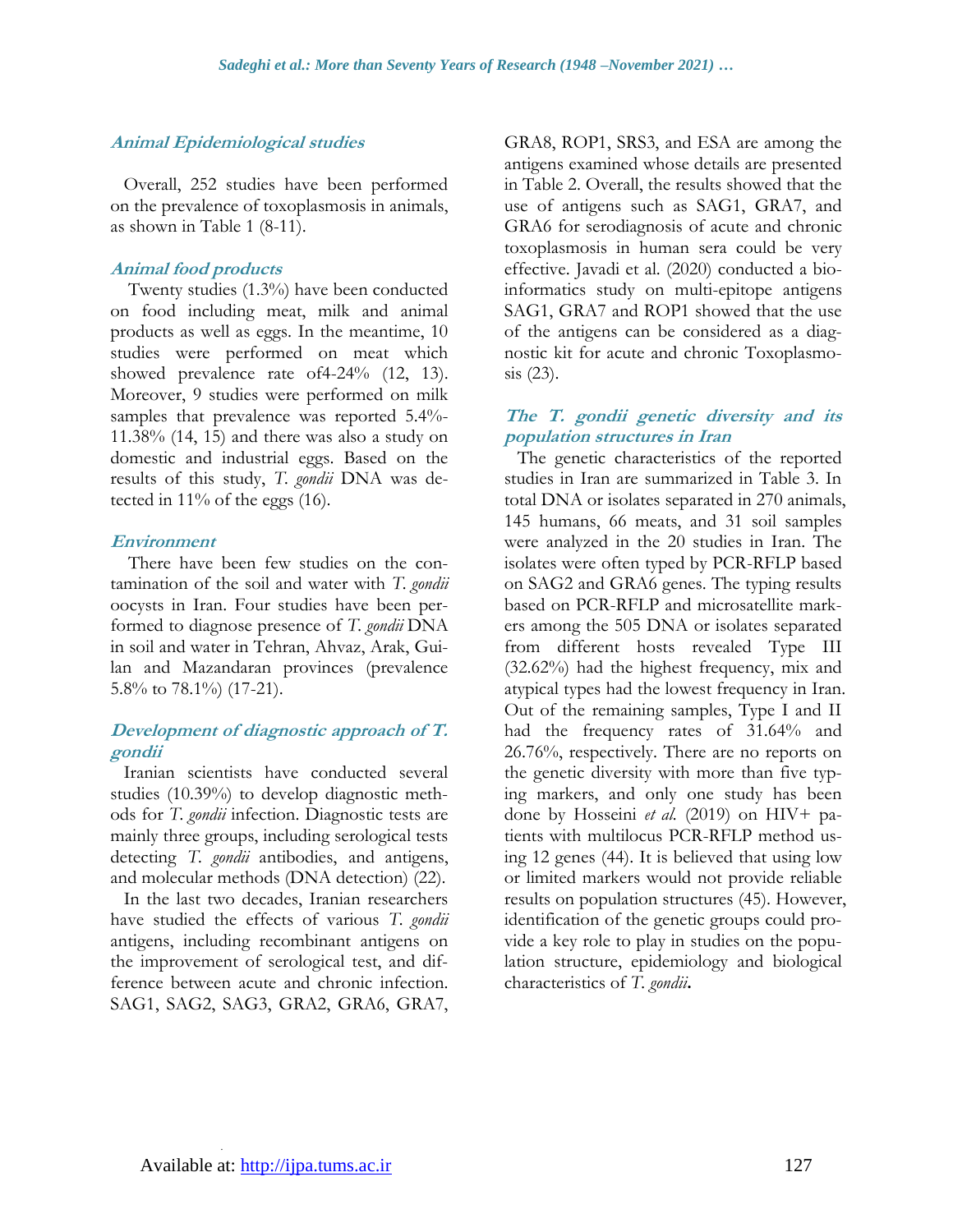| References | <b>Method</b>       | Gen/Peptide  | Sensitivity | Specificity |
|------------|---------------------|--------------|-------------|-------------|
|            |                     |              | (%)         | (%)         |
| (24)       | <b>ELISA</b>        | GRA2         | $100$ (IgG) | 96.4 (IgG)  |
|            |                     |              | 71.4 (IgM)  |             |
| (25)       | <b>ELISA</b>        | GRA6         | 87.5 (IgG)  | 94.1 (IgG)  |
| (26)       | <b>ELISA</b>        | SAG1,30KD    | 94.5 (IgG)  | 93.6 (IgG)  |
| (27)       | <b>ELISA</b>        | <b>ESA</b>   | 84 (IgG)    | 92 (IgG)    |
| (28)       | <b>ELISA</b>        | SAG1         | 88.4 (IgG)  | 88 (IgG)    |
| (29)       | ELISA avidity       | GRA6         | 85 (IgG)    | $100$ (IgG) |
|            |                     |              | 100 (IgM)   |             |
| (30)       | <b>ELISA</b>        | SAG1         | $100$ (IgG) | 96 (IgG)    |
| (31)       | <b>ELISA</b>        | GRA7         | 89 (IgG)    | 90 (IgG)    |
|            |                     |              | 96 (IgM)    | 90 (IgM)    |
| (32)       | <b>ELISA</b>        | SAG1         | 93 (IgG)    | 95 (IgG)    |
|            |                     |              | 87 (IgM)    |             |
| (33)       | <b>ELISA</b>        | SAG1         | 80 (IgM)    | 90 (IgM)    |
| (34)       | <b>ELISA</b>        | SAG1         | 93.6 (IgG)  | 92.9 (IgG)  |
|            |                     |              | 39.3 (IgM)  | 80 (IgM)    |
|            |                     | SAG2         | $100$ (IgG) | 89.4 (IgG)  |
|            |                     |              | 64.3 (IgM)  | 83.3 (IgM)  |
|            |                     | SAG3         | 95.4 (IgG)  | 91.2 (IgG)  |
|            |                     |              | 17.9 (IgM)  | 76.7 (IgM)  |
| (35)       | <b>ELISA</b>        | SAG1         | 94.1 (IgG)  | $100$ (IgG) |
|            |                     |              | $100$ (IgM) |             |
| (36)       | <b>ELISA</b>        | r ROP1       |             |             |
| (37)       | <b>ELISA</b>        | r GRA7       | 92 (IgG)    | 94 (IgG)    |
| (38)       | <b>ELIS Avidity</b> | GRA8         | 84.6 (IgG)  |             |
|            |                     |              | 86.9 (IgM)  |             |
| (39)       | <b>ELISA</b>        | r SAG1       | 92 (IgG)    | 96 (IgG)    |
| (40)       | <b>ELISA</b>        | RT-SRS3      | 82.89 (IgG) | 91 (IgG)    |
|            |                     |              | 100 (IgM)   |             |
| (41)       | Flow immune         | r GRA7       | $100$ (IgG) | 96.7 (IgG)  |
|            | assay               |              |             |             |
| (42)       | Dot-Elisa           | r SAG1       | 83.7 (IgG)  | 90.2 (IgG)  |
|            |                     |              | 81.2 (IgM)  | 89.3 (IgM)  |
|            |                     |              |             |             |
|            |                     |              |             |             |
|            |                     | r GRA7       | 66.2 (IgG)  | 81.2 (IgG)  |
|            |                     |              | 87.5 (IgM)  | 83.9 (IgM)  |
|            |                     | r SAG1+rGRA7 | 86.2 (IgG)  | 91.1 (IgG)  |
|            |                     |              | 90.6 (IgM)  | 92 (IgM)    |

**Table 2:** Summary of antigen/peptides used in design of ELISA kit by researchers in Iran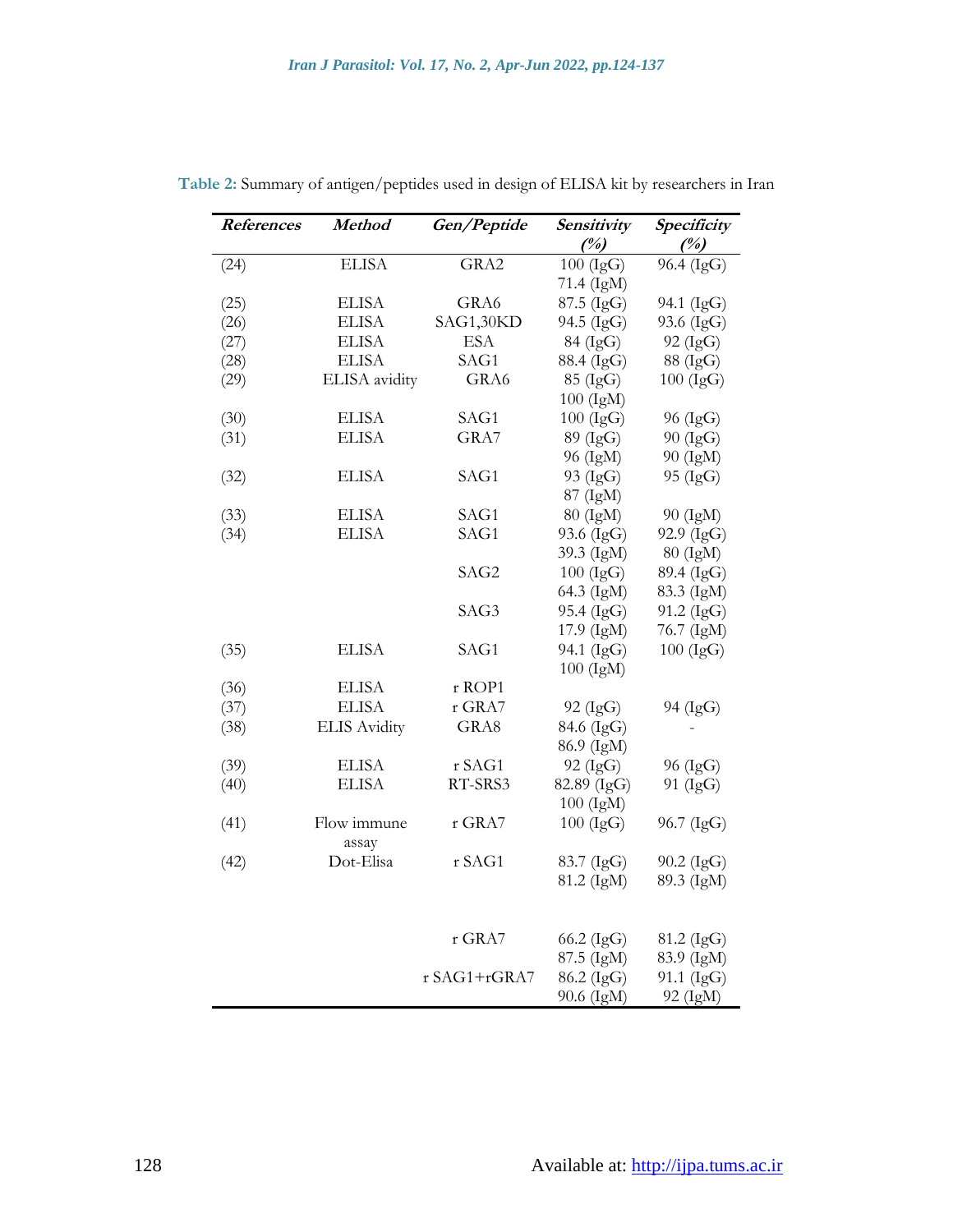| Ref. | Host             | No. of                  | Molecular marker(s)    | No.                            | No.                                        | No.                          | No.             |
|------|------------------|-------------------------|------------------------|--------------------------------|--------------------------------------------|------------------------------|-----------------|
|      |                  | DNA/<br><b>Isolates</b> |                        | Type                           | Type<br>$\boldsymbol{\mathit{II}}$         | Type<br>Ш                    | mix and         |
|      |                  |                         |                        | $I(\%)$                        | (%)                                        | (%)                          | atypical<br>(%) |
| (46) | Human            | 13                      | SAG2                   | 1(7.6)                         | 12                                         |                              |                 |
|      |                  |                         |                        |                                | (92.4)                                     |                              |                 |
|      | Rodent           | $\,8\,$                 |                        | 2(25)                          | 6(75)                                      | $\qquad \qquad \blacksquare$ |                 |
| (47) | Sheep            | $\overline{4}$          | TUB2, W35, TgM-A, B18, |                                | 2                                          | $\sqrt{2}$                   |                 |
|      | Bird             | $\sqrt{ }$              | and B17                |                                |                                            | $\boldsymbol{7}$             |                 |
|      | Cat              | $\overline{c}$          |                        |                                | $\sqrt{2}$                                 | $\overline{\phantom{0}}$     |                 |
| (48) | Human<br>Aborted | 3<br>12                 | B1                     | $\overline{\phantom{a}}$<br>12 | $\overline{2}$<br>$\overline{\phantom{a}}$ | $\mathbf{1}$                 |                 |
|      | fetuses          |                         |                        | (100)                          |                                            |                              |                 |
|      | (Sheep)          |                         |                        |                                |                                            |                              |                 |
| (12) | Meat             | 40                      | SAG2                   |                                | 40                                         |                              |                 |
|      | product          |                         |                        |                                | (100)                                      |                              |                 |
| (49) | Aborted          | $\boldsymbol{0}$        | GRA6                   |                                |                                            |                              |                 |
|      | fetuses          |                         |                        |                                |                                            |                              |                 |
|      | (Ovine)          |                         |                        |                                |                                            |                              |                 |
| (17) | Soil             | 13                      | SAG2                   | 1(7.7)                         |                                            | 8                            | $4; \text{mix}$ |
|      |                  |                         |                        |                                |                                            | (61.5)                       | I&III           |
|      |                  |                         |                        |                                |                                            |                              | (30.8)          |
| (50) | Bird             | 41                      | GRA6                   |                                | 8                                          | 33                           |                 |
| (51) | Aborted          | 65                      | SAG2                   | 11                             | (19.5)<br>54                               | (80.5)                       |                 |
|      | fetuses          |                         |                        | (16.9)                         | (83.1)                                     |                              |                 |
|      | $(Hu-$           |                         |                        |                                |                                            |                              |                 |
|      | man)             |                         |                        |                                |                                            |                              |                 |
| (52) | Human            | 52                      | GRA6                   |                                |                                            | 52                           |                 |
|      |                  |                         |                        |                                |                                            | (100)                        |                 |
| (18) | Soli             | 18                      | GRA6                   |                                | 6                                          | 12                           |                 |
|      |                  |                         |                        |                                | (33.3)                                     | (66.7)                       |                 |
| (53) | Wild             | 5                       | Sequencing with 529    | 1(20)                          |                                            | 4(80)                        |                 |
| (54) | boar<br>Aborted  | 5                       | GRA6                   | 5(100)                         |                                            |                              |                 |
|      | fetuses          |                         |                        |                                |                                            |                              |                 |
|      | (Ovine)          |                         |                        |                                |                                            |                              |                 |
| (55) | Cat              | 35                      | SAG2                   | 1(2.9)                         |                                            | 32                           | $2; \text{mix}$ |
|      |                  |                         |                        |                                |                                            | (91.4)                       | I&III (5.7)     |
| (56) | Aborted          | $10\,$                  | SAG2, SAG3, and GRA6   | 3(30)                          | 2(20)                                      |                              | 5 atypical      |
|      | fetuses          |                         |                        |                                |                                            |                              | (50)            |
|      | (Ewe)            |                         |                        |                                |                                            |                              |                 |
| (13) | Chicken          | $\overline{4}$          | SAG2                   | 4(100)                         |                                            |                              |                 |
|      | meat<br>Beef     | $\,8\,$                 |                        | 8 (100)                        |                                            |                              |                 |
|      | meat             |                         |                        |                                |                                            |                              |                 |
|      | Lamb             | 14                      |                        | 14                             |                                            |                              |                 |
|      | meat             |                         |                        | (100)                          |                                            |                              |                 |
| (57) | Aborted          | $\sqrt{2}$              | SAG3, GRA6             |                                |                                            | $\sqrt{2}$                   |                 |
|      | fetuses          |                         |                        |                                |                                            | (100)                        |                 |
|      | (Hu-             |                         |                        |                                |                                            |                              |                 |
|      | man)             |                         |                        |                                |                                            |                              |                 |

**Table 3:** The genetic characterization of *Toxoplasma gondii* isolates from different hosts in Iran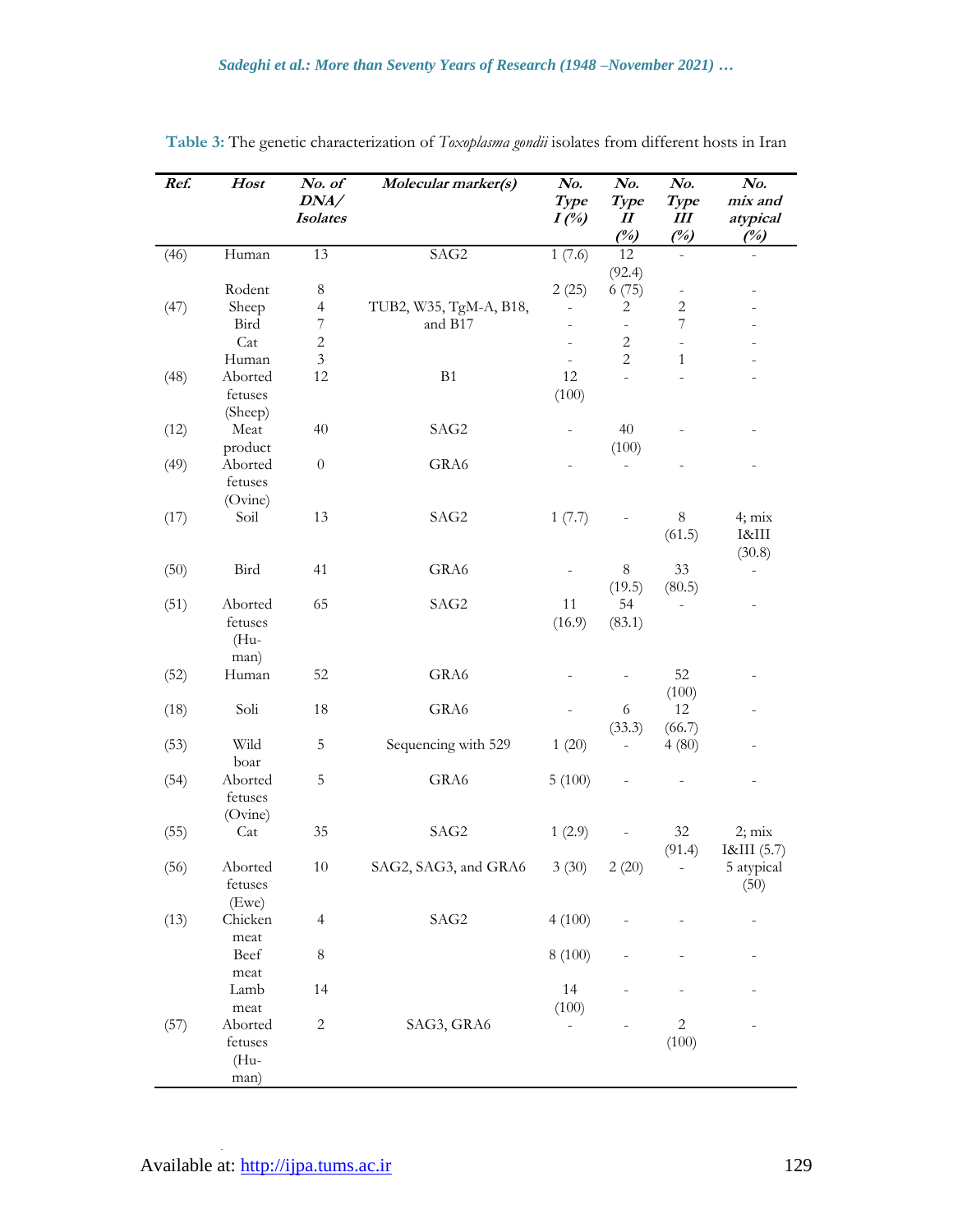| (58)  | Sheep                    | 125 | SAG2, and GRA6                                                                                                                              | 90 (72)        |                     | 3(2.4)         | 9 mix I&II<br>(7.2), 21<br>I&III<br>(16.8), 1<br>П&Ш<br>(0.8), 1<br>I,II,III<br>(0.8) |
|-------|--------------------------|-----|---------------------------------------------------------------------------------------------------------------------------------------------|----------------|---------------------|----------------|---------------------------------------------------------------------------------------|
| (59)  | Hooded                   | 9   | GRA6                                                                                                                                        |                |                     | 9              |                                                                                       |
| (44)  | crow<br><b>AIDS</b>      | 10  | SAG1, SAG2, SAG3, alt-<br>SAG2,BTUB,GRA6,Apico<br>,PK1,C22-8,C29-2,CS3                                                                      | 2(20)          | 3(30)               | (100)<br>2(20) | 1 #35 or I<br>variant<br>(10),<br>$1\#27$ or I<br>variant<br>(10),                    |
|       |                          |     |                                                                                                                                             |                |                     |                | 1 #48 or<br>III variant<br>(10)                                                       |
| (60)  | Sheep<br>and Cat-<br>tle | 7   | GRA6,B1                                                                                                                                     | 7(100)         |                     |                |                                                                                       |
| Total |                          | 512 | TUB2, W35, TgM-A, B18,<br>B17, B1, Sequencing with<br>529, SAG2,<br>SAG3, , SAG1, alt-SAG2,<br>BTUB, GRA6, Apico,<br>PK1, C22-8, C29-2, CS3 | 162<br>(31.64) | 137<br>(26.7)<br>6) | 167<br>(32.62) | 46 (8.98)                                                                             |

#### **Treatment studies for T. gondii**

Very few investigations ( $n=100$ , 6.49 %) have been carried out on the treatment of *T. gondii* infection in Iran. The efficacy of synthetic drugs (62%), herbal medicines and other compounds (38%) against *T. gondii* were evaluated *in vitro* and *in vivo*. The synthetic drugs, such as propranolol, Atovaquone, Clindamycin, Co-trimoxazole, etc., have shown good anti-toxoplasmic effects (61). Recently, attention has been drawn to the therapeutic potential of herbal products in Iran due to their lower side effects and higher availability. According to a systematic review, the extracts of *Garlic, Achilleamillefolium, Hypericumperforatum, Sambucusnigra* were tested for the treatment of toxoplasmosis (62).

Most of the studies were performed on the acute toxoplasmosis using RH strain. Since currently available treatments of toxoplasmosis are insufficiently effective with severe side effects, new therapeutic options for the treatment are urgently needed that effective penetration and concentration in the placenta, trans placental passage, parasitical properties versus the different parasitic stages, penetration into cysts, and distribution in the main sites.

#### **Immunization studies against T. gondii**

In total, 183 studies (11.88%) on immunization and vaccination against *T. gondii* have been conducted in Iran. Many researchers conducted the investigations regarding the vaccine types against toxoplasmosis. Various strategies have been used to evaluate vaccines against toxoplasmosis including live attenuated vaccines, DNA vaccines, recombinant protein vaccines and epitope-based vaccines. The main outcomes of vaccines evaluation have been summarized in Table 4.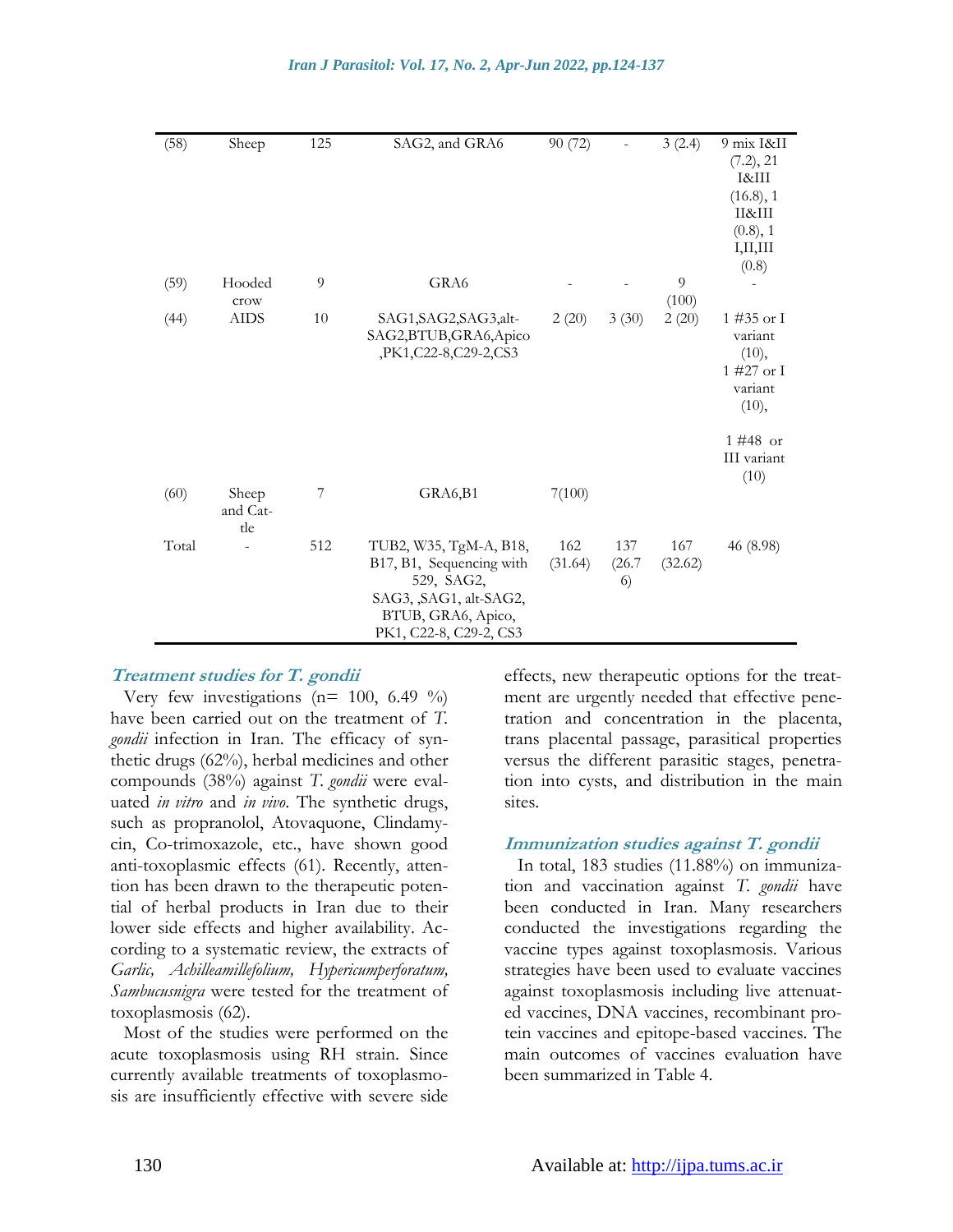| Variable                        | Parasite strain    | Antigens/ adjuvant                  | <b>Effect</b>                                                                                                                                                                                                          | Refer-<br>ences |
|---------------------------------|--------------------|-------------------------------------|------------------------------------------------------------------------------------------------------------------------------------------------------------------------------------------------------------------------|-----------------|
| DNA vaccines                    | Not determined     | SAG1, SAG3,<br>SAG5/ CpG-ODN        | Increased survival<br>time 10 and fewer<br>parasite load (15,485<br>per mg of spleen).                                                                                                                                 | (63)            |
|                                 | #                  | ROP38                               | ROP38 was proved a<br>non-allergenic and<br>antigenic protein. It<br>had Sec signal pep-<br>tide (Sec/SPI) with<br>0.8762 likelihood. It<br>is suitable candidate<br>vaccine against toxo-<br>plasmosis.               | (64)            |
|                                 | RH                 | ROP13 in pcDNA3<br>Plasmid          | ROP13 was success-<br>fully sub cloned into<br>the pcDNA3 expres-<br>sion vector.                                                                                                                                      | (65)            |
|                                 | $2 \times 10^3$ RH | $ROP8 + IL12$                       | Enhanced the level<br>of anti-T. gondii anti-<br>bodies.                                                                                                                                                               | (66)            |
|                                 | #                  | SAG1-Related Se-<br>quence 3 (SRS3) | SRS3 stimulate the<br>immune system<br>against toxoplasmo-<br>sis.                                                                                                                                                     | (67)            |
|                                 | #                  | ROP16                               | This protein was<br>immunogenic and<br>non-allergenic.                                                                                                                                                                 | (68)            |
|                                 | #                  | GRA12                               | GRA12 had several<br>excellent B-cells and<br>T-cells epitope, indi-<br>cating that it would<br>become an excellent<br>vaccine against T.<br>gondii.                                                                   | (69)            |
|                                 | #                  | SAG1                                | Analysis showed<br>several immunodom-<br>inant B-cell, cytotox-<br>ic and Helper T-<br>lymphocyte epitopes<br>with excellent im-<br>munogenicity prop-<br>erties, rendering it as<br>a prominent vaccine<br>candidate. | (70)            |
| Recombinant protein<br>vaccines | <b>RH</b>          | rSAG1-loaded<br><b>PLGA</b>         | Elicited higher IFN-<br>$\gamma$ , specific anti-<br>T.gondii IgG and<br>longer survival time<br>in mice.                                                                                                              | (71)            |

**Table 4 :** Summary of *Toxoplasma gondii* vaccine candidates from 2020 designed by researchers in Iran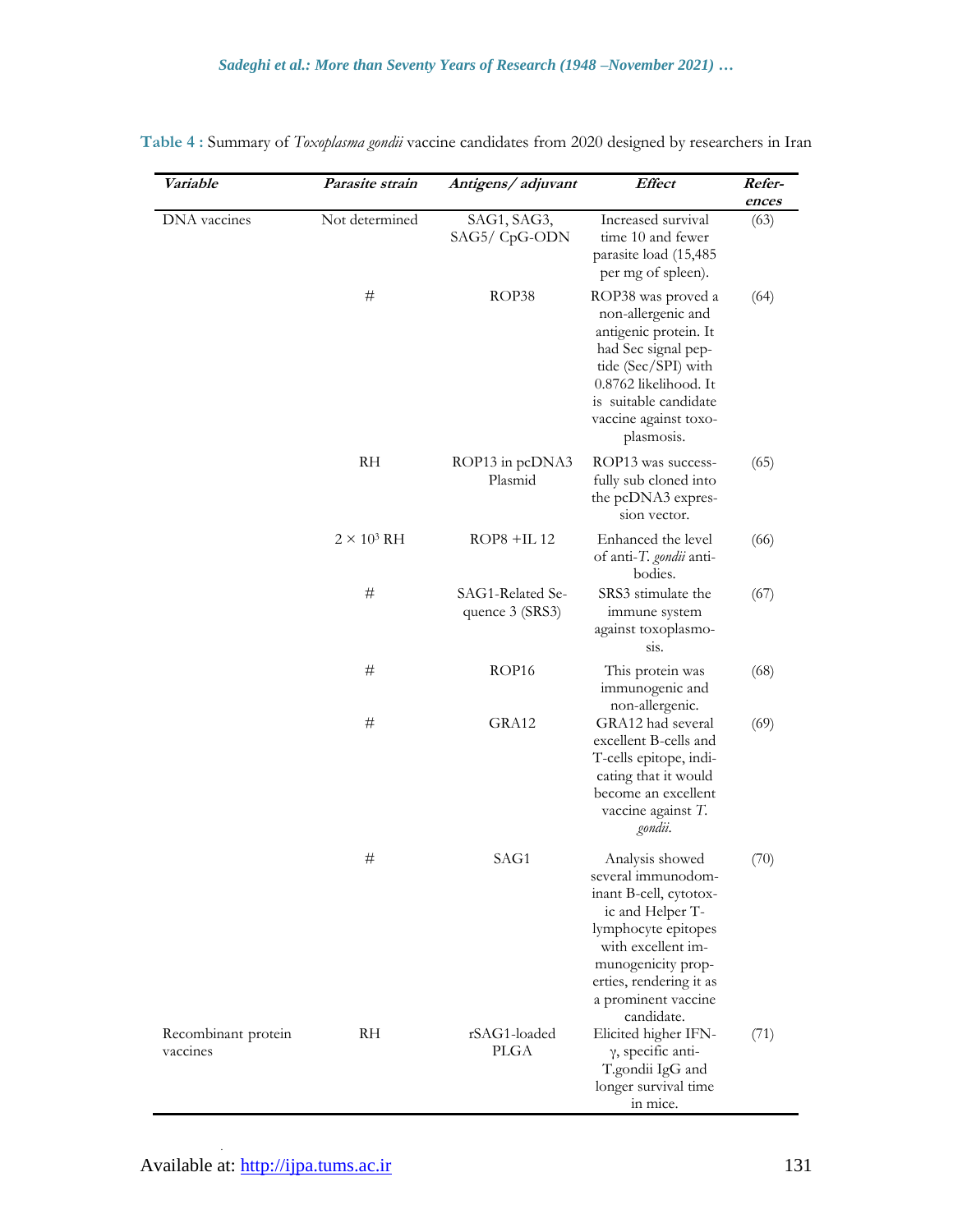| Multi-epitope<br>vac-<br>cine                                   | <b>RH</b>            | Th17/GRA14 and<br>ROP13                          | Enhanced of IL-17,<br>and IL-22 and signif-<br>icant induction in<br>ROS and considera-<br>ble decrease in para-<br>site load was ob-<br>served in mice.    | (72) |
|-----------------------------------------------------------------|----------------------|--------------------------------------------------|-------------------------------------------------------------------------------------------------------------------------------------------------------------|------|
|                                                                 | $2 \times 10^3$ RH   | ROP <sub>8</sub>                                 | Induced strong hu-<br>moral and cellular<br>responses and pro-<br>longed the survival<br>time in $BALB/c$ .                                                 | (73) |
|                                                                 | $1 \times 10^4$ RH   | MIC3, ROP8, and<br>SAG1                          | Effective protection<br>against the parasite<br>achieved an increase<br>in survival time in<br>the immunized mice,<br>especially in the<br>MRS-CaNPs group. | (74) |
| Inactivated<br>parasite,<br>purified<br>crude<br>or<br>antigens | #                    | Calcium-Dependent<br>Protein Kinase 7<br>(CDPK7) | The protein has im-<br>munogenic and<br>nonallergenic nature.                                                                                               | (75) |
|                                                                 | #                    | calcium-dependent<br>protein kinase-3<br>(CDPK3) | It is higher affinity<br>for MHC-binding<br>and CTL epitopes                                                                                                | (76) |
|                                                                 | $1.5 \times 10^6$ RH | Soluble total antigen                            | STAg increased the<br>release of IL1β. IL18<br>significantly upregu-<br>lated after 24 h.                                                                   | (77) |

#: Bioinformatics investigation

In general, killed *T. gondii* parasite vaccines cannot be effective enough in any of the infection animal models. In contrast, liveattenuated vaccines are capable of enhancing MHCclass1-restricted CD8<sup>+</sup> T-cell immune responses, which it is considered as the most important pathway for the elimination of intracellular parasites. However, there are major concerns that attenuated vaccines have been the risk of reverting to a pathogenic strain.

Currently, appropriate antigens from different parts of *T. gondii* are used as DNA vaccine or recombinant protein vaccine, which stimulates immune responses against *T. gondii* infection. Antigens used as suitable candidates for immunization studies include SAG1, SAG2, SAG3, GRA2, GRA5, GRA6, GRA7, GRA8,

GRA14, ROM4, ROP1, ROP2, BAG1 and MIC3. Protein prime/DNA boost have been shown as an efficient strategy to induce both cellular and humoral immune. Recently the use of multi-epitope vaccines has become popular in [research institutes in Iran](http://ams.ac.ir/AIM/NEWPUB/13/16/8/AIM/NEWPUB/07/10/2/0011.pdf) as new potential vaccines against toxoplasmosis. Multi-antigenic vaccinations could overcome for limitation of single antigen and enhance the protective immunity against *T. gondii* infection**.**

### **Discussion**

More than 70 years have passed since the first case of clinical detection of toxoplasmosis in Iran. The relatively high prevalence of *T.*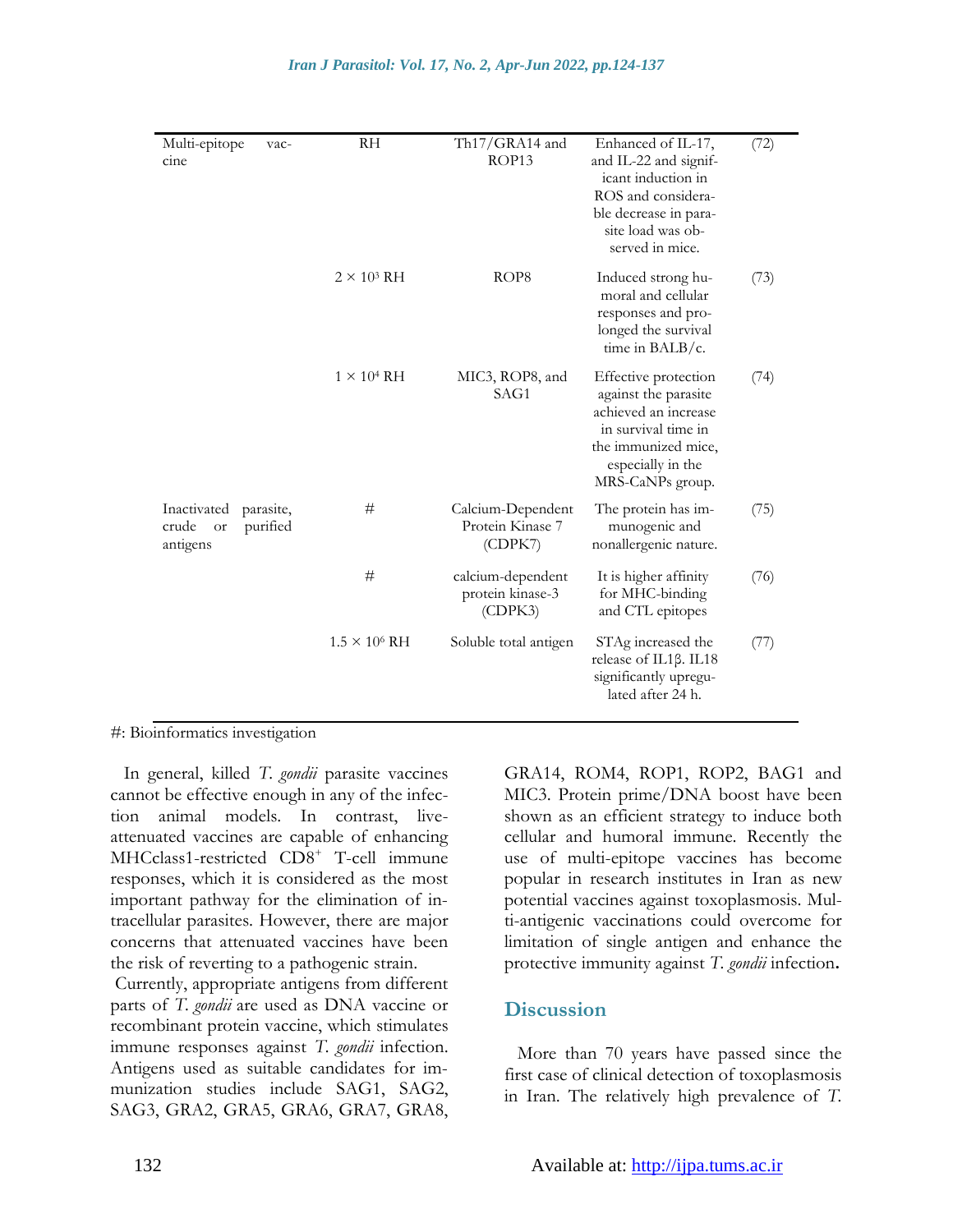*gondii* infection in animals, especially farm animals as the main sources of meat consumed by the Iranian people, as well as environmental pollution (water and soil), increases the risk of human infections. The prevalence of toxoplasmosis in the general population of Iran is reported to be 39% which may be due to geographical location and habitat, eating habits, and lifestyle. Most diagnostic studies in Iran are based on the diagnosis of IgM and IgG anti-*Toxoplasma* antibodies which today due to false positive and false negative test results especially in pregnant women, their results are controversial. Efforts to establish a fully standardized diagnostic method with high sensitivity and specificity are needed to dissolve this problem using specific antigens of *T. gondii* and designing diagnostic kits. Information on genetic diversity of the parasite in human and animal toxoplasmosis in Iran using the Mn-PCR-RFLP method is highly limited; however, ToxoDB genotyping of *T. gondii* can play an important role in studies on population structure, epidemiology, vaccine, and biological characteristics of *T. gondii*. Over the years, there have been a few studies on the effects of drugs and synthetic compounds, as well as plant extracts on *T. gondii*. So far, there has been no effective drug to treat and prevent toxoplasmosis with low side effects; although none of the drugs have been effective on the cyst form of *T. gondii*. Numerous studies have been conducted in the field of designing different models of vaccine candidates. These include live-attenuated vaccines, DNA vaccines, recombinant protein vaccines, and multi-epitope vaccines that are useful for limiting single antigens and enhancing the protective immunity against *T. gondii* infection. Up to now, several studies using different diagnostic tests have shown the prevalence of *T. gondii* in cats in Iran.

However, it is necessary to conduct a comprehensive study at the national level and with a single test on cats. To date, no national studies have been conducted on the GIS of *Toxo-* *plasma* in humans, animals and environmental samples. Therefore, there is a need for a comprehensive study of toxoplasmosis in different populations across the country. This is important for providing information on areas where control efforts should be targeted. Toxoplasmosis is clearly neglected as a human disease, according to reports of the infection. Moreover, a comprehensive investigation has not been carried out in the field of awareness and health education (KAP study) among girls in schools and women on the verge of marriage. Hence, these studies are highly recommended to help prevent and control the infection. Moreover, the incidence of congenital toxoplasmosis in Iranian infants and pregnant women is unknown. Therefore, it is necessary to conduct a comprehensive study in the country to determine the parasitic burden of infection in pregnant women and infants. Future research in various fields of *T. gondii*, especially in the case of treatment (with emphasis on cystic form) and vaccination, is highly recommended for evaluating various drug derivatives and multi-epitope vaccine candidates.

# **Limitation**

In this study, we reviewed all Persian and English articles related to *T. gondii* with Iranian affiliation, and therefore, according to the mentioned entry and exit criteria, no study has been lost. Due to the high volume of articles (1540) and also having a limit on the number of words and references for this journal, we tried to include the most important and up-todate articles in the study (in table or references).

# **Conclusion**

More than half of the conducted studies in Iran were in the field of epidemiology. In order to obtain sufficient information for proper control, prevention and treatment of toxoplasmosis in Iran, it is necessary to perform further studies in the field of genotyping, diagnosis, vaccination and treatment.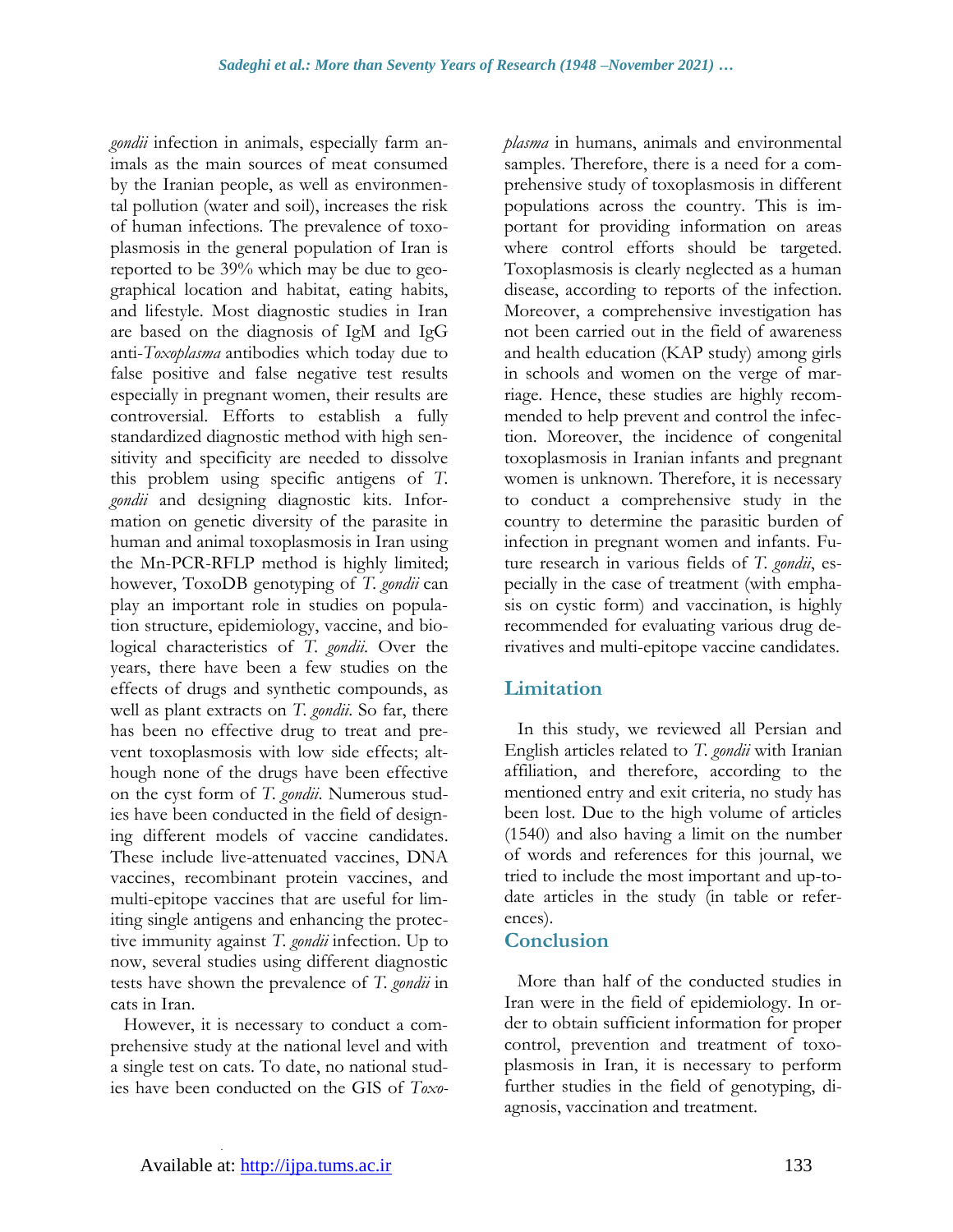# **Acknowledgements**

We gratefully acknowledge the supporting of the Deputy of Research, Mazandaran University of Medical Sciences, Sari, Iran.

# **Conflict of interest**

None.

## **References**

- 1. Saebi E. Protozoan Parasitic Diseases in Iran. Tehran: Ayege Publisher. 2011;5th ed.
- 2. Jamalian R, Yalda A, Nassirzadeh MH. Diagnosis of toxoplasmosis with adenopathy by isolation of pathogenic strains (first report in Iran with introducing two patients ). Journal of Tehran University of Medical Sciences. 1974;4(3):39.
- 3. Daryani A, Sarvi S, Aarabi M, et al. Seroprevalence of *Toxoplasma gondii* in the Iranian general population: a systematic review and meta-analysis. Acta Trop. 2014;137:185-94.
- 4. Foroutan-Rad M, Khademvatan S, Majidiani H, et al. Seroprevalence of *Toxoplasma gondii* in the Iranian pregnant women: a systematic review and meta-analysis. Acta Trop. 2016;158:160-9.
- 5. Sarvi S, Chegeni TN, Sharif M, et al. Congenital toxoplasmosis among Iranian neonates: a systematic review and meta-analysis. Epidemiol Health. 2019;41: e2019021.
- 6. Mansouri A, Mojarad MRA, Badfar G, et al. Epidemiology of *Toxoplasma gondii* among blood donors in Iran: A systematic review and metaanalysis. Transfus Apher Sci. 2017;56(3):404-9.
- 7. Ahmadpour E, Daryani A, Sharif M, et al. Toxoplasmosis in immunocompromised patients in Iran: a systematic review and metaanalysis. J Infect Dev Ctries. 2014;8(12):1503- 10.
- 8. Mizani A, Ahmadpour E, Daryani A, et al. *Toxoplasma gondii* infection among sheep and goats in Iran: a systematic review and metaanalysis. Parasitol Res. 2015;114:1-16.
- 9. Sarvi S, Daryani A, Rahimi MT, et al. Cattle toxoplasmosis in Iran: a systematic review and

meta–analysis. Asian Pac J Trop Med. 2015;8(2):120-6.

- 10. Rahimi MT, Daryani A, Sarvi S, et al. Cats and *Toxoplasma gondii*: a systematic review and metaanalysis in Iran. Onderstepoort J Vet Res. 2015;82(1):1-10.
- 11. Shokri A, Sharif M, Teshnizi SH, et al. Birds and poultries toxoplasmosis in Iran: a systematic review and meta-analysis. Asian Pac J Trop Med. 2017;10(7):635-42.
- 12. Fallah E, Hajizadeh M, Farajnia S, et al. SAG2 locus genotyping of *Toxoplasma gondii* in meat products of East Azerbaijan Province, North West of Iran During 2010-2011 Afr J Biotechnol. 2011;10(62):13631-5.
- 13. Mahami-Oskouei M, Moradi M, Fallah E, et al. Molecular detection and genotyping of *Toxoplasma gondii* in chicken, beef, and lamb meat consumed in northwestern Iran. Iran J Parasitol. 2017;12(1):38-45.
- 14. Gharekhani J, Yakhchali M, Afshari A, et al. Herd-level contamination of *Neospora caninum*, *Toxoplasma gondii* and *Brucella* in milk of Iranian dairy farms. Foodborne Pathogens and Disease. 2013;10(2):120-5.
- 15. Razmi G, Barati M. Prevalence of *Neospora caninum* and *Toxoplasma gondii* antibodies in bulk milk of dairy cattle, Mashhad, Iran. Arch Razi Inst. 2017;72(4):265-9.
- 16. Khademi SZ, Ghaffarifar F, Dalimi A, et al. Molecular detection and genotype identification of *Toxoplasma gondii* in domestic and industrial eggs. J Food Saf. 2018;38(6):e12534.
- 17. Tavalla M, Oormazdi H, Akhlaghi L, et al. Genotyping of *Toxoplasma gondii* isolates from soil samples in Tehran, Iran. Iran J Parasitol. 2013;8(2):227-233.
- 18. Saki J, Khademvatan S, Yousefi E, et al. Detection and genotyping of *Toxoplasma gondii* isolated from soil in Ahvaz, southwest of Iran. J Parasit Dis. 2017;41(1):202-5.
- 19. Solyemane H, Eslamirad Z, Bayat M. Detection of *Toxoplasma Gondii* Oocysts in Soil of Urban Parks, Based on Molecular and Staining Techniques (Arak, Iran). Iran J Public Health. 2014;43(2):299.
- 20. Mahmoudi MR, Kazemi B, Haghighi A, et al. Detection of Acanthamoeba and *Toxoplasma* in River Water Samples by Molecular Methods in Iran. Iran J Parasitol. 2015;10(2):250-7.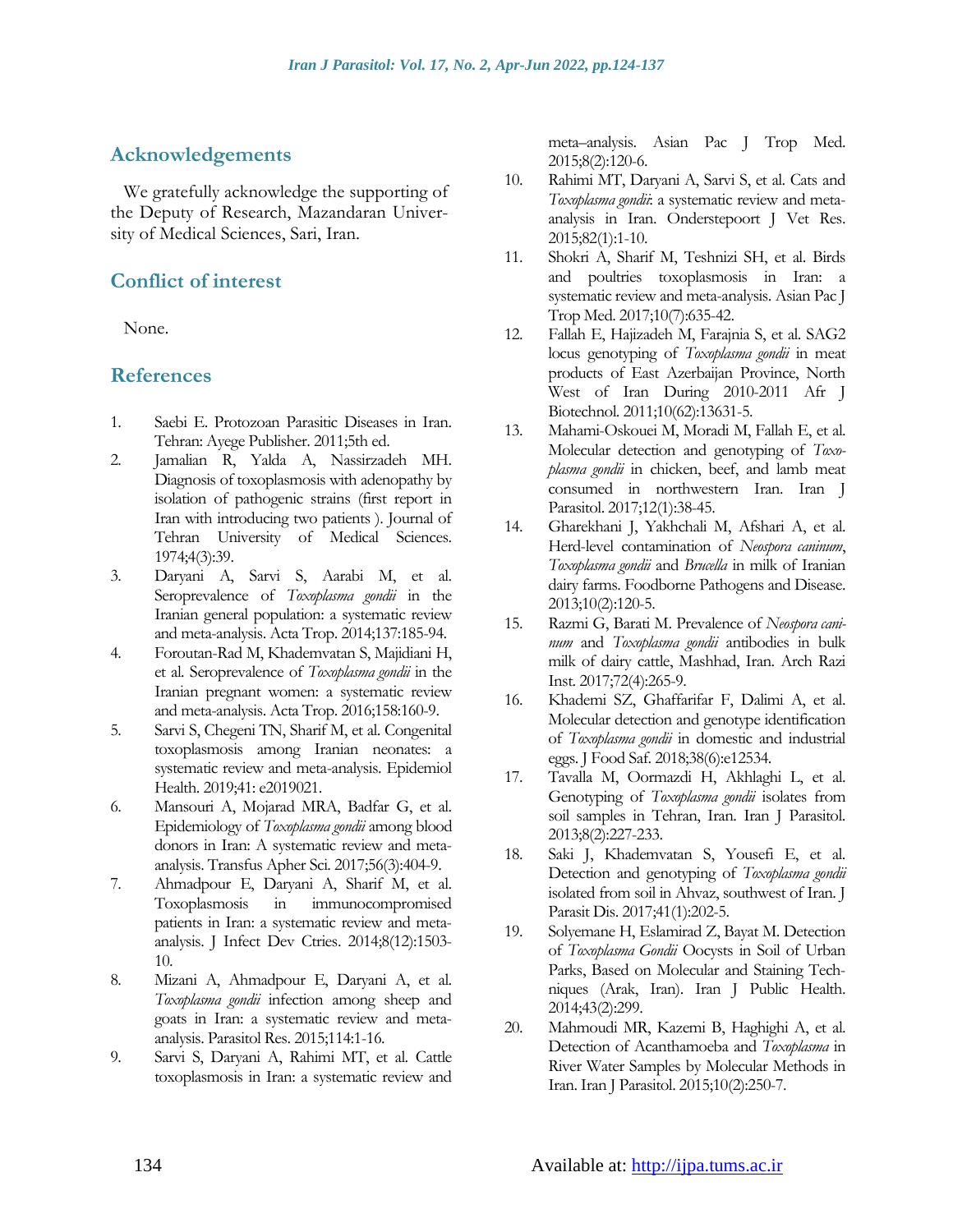- 21. Haghparast-Kenari B, Sarvi S, Sharif M, et al. Isolation and genotypic characterization of *Toxoplasma gondii* based on GRA6 gene from environmental soil samples in Mazandaran Province, North of Iran. Iran J Parasitol. 2020;15(2):158-167.
- 22. Moghazy E, Kandil F, Shaapan R. *Toxoplasma gondii*: comparison of some serological tests for antibody detection in sera of naturally infected pigs. World J Zool. 2011;6:204-8.
- 23. Mamaghani AJ, Tabaei SJS, Ranjbar MM, et al. Designing diagnostic kit for *Toxoplasma gondii* based on GRA7, SAG1, and ROP1 Antigens: An in silico strategy. Int J Pept Res Ther. 2020:1-15.
- 24. Golkar M, Rafati S, Abdel-Latif MS, et al. The dense granule protein GRA2, a new marker for the serodiagnosis of acute *Toxoplasma* infection: comparison of sera collected in both France and Iran from pregnant women. Diagn Microbiol Infect Dis. 2007;58(4):419-26.
- 25. Golkar M, Azadmanesh K, Khalili G, et al. Serodiagnosis of recently acquired *Toxoplasma gondii* infection in pregnant women using enzyme-linked immunosorbent assays with a recombinant dense granule GRA6 protein. Diagn Microbiol Infect Dis. 2008;61(1):31-9.
- 26. Hosseininejad M, Azizi H, Hosseini F, et al. Development of an indirect ELISA test using a purified tachyzoite surface antigen SAG1 for sero-diagnosis of canine *Toxoplasma gondii* infection. Vet Parasitol. 2009;164(2-4):315-9.
- 27. Abdollahi SH, Arababadi MK, Hassanshahi G. Evaluation of excreted/secreted antigens derived from peritoneal of *Toxoplasma* infected small mice to detect IgG against Toxoplasma. Pak J Biol Sci. 2009;12(6):530.
- 28. Jalallou N, Bandepour M, Khazan H, et al. Recombinant SAG1 antigen to detect *Toxoplasma gondii* specific immunoglobulin G in human sera by ELISA test. Iran J Parasitol. 2010;5(2):1-9.
- 29. Elyasi H, Babaie J, Fricker-Hidalgo H, et al. Use of dense granule antigen GRA6 in an immunoglobulin G avidity test to exclude acute *Toxoplasma gondii* infection during pregnancy. Clin Vaccine Immunol. 2010;17(9):1349-55.
- 30. Hosseininejad M. Evaluation of an indirect ELISA using a tachyzoite surface antigen SAG1 for diagnosis of *Toxoplasma gondii* infection in cats. Exp Parasitol. 2012;132(4):556-60.
- 31. Selseleh M, Keshavarz H, Mohebali M, et al. Production and evaluation of *Toxoplasma gondii* recombinant GRA7 for serodiagnosis of human infections. Korean J Parasitol. 2012;50(3):233-8.
- 32. Selseleh MM, Keshavarz H, Mohebali M, et al. Production and evaluation of *Toxoplasma gondii* recombinant surface antigen 1 (SAG1) for serodiagnosis of acute and chronic Toxoplasma infection in human sera. Iran J Parasitol. 2012;7(3):1-9.
- 33. Jalallou N, Bandehpour M, Khazan H, et al. Evaluation of recombinant sag1 protein for detection of *Toxoplasma gondii* specific immunoglobulin M by ELISA test. Iran J Parasitol. 2012;7(4):17-21.
- 34. Khanaliha K, Motazedian MH, Kazemi B, et al. Evaluation of recombinant SAG1, SAG2, and SAG3 antigens for serodiagnosis of toxoplasmosis. Korean J Parasitol. 2014;52(2):137-142.
- 35. Allahyari M, Mohabati R, Babaie J, et al. Production of in-vitro refolded and highly antigenic SAG1 for development of a sensitive and specific *Toxoplasma* IgG ELISA. J Immunol Methods. 2015;416:157-66.
- 36. keshavarzi F. Evaluation of the efficacy of recombinant ROP1 antigen in the diagnosis of *Toxoplasma gondii* infection. J Shaheed Sadoughi Univ Med Sci. 2015;23:2083-95.
- 37. Arab-Mazar Z, Fallahi S, Koochaki A, et al. Immunodiagnosis and molecular validation of *Toxoplasma gondii*-recombinant dense granular (GRA) 7 protein for the detection of toxoplasmosis in patients with cancer. Microbiol Res. 2016;183:53-9.
- 38. Lashkari A, Golkar M, Sohrabi N, et al. Development of ELISA avidity test using recombinant GRA 8 protein to distinguish acute from chronic toxoplasmosis infection. Tehran Payame Noor University, East center Master of Sciences thesis. 2016
- 39. Marashiyan SM, Moradian F, Saadatnia G, et al. Evaluation of recombinant SRS3 antigen for diagnosis of toxoplasmosis by enzyme-linked immunosorbent assay. Arch Clin Infect Dis.2017;12(1): e35612.
- 40. Mirzadeh A, Saadatnia G, Golkar M, et al. Production of refolded *Toxoplasma gondii* recombinant SAG1-related sequence 3 (SRS3) and its use for serodiagnosis of human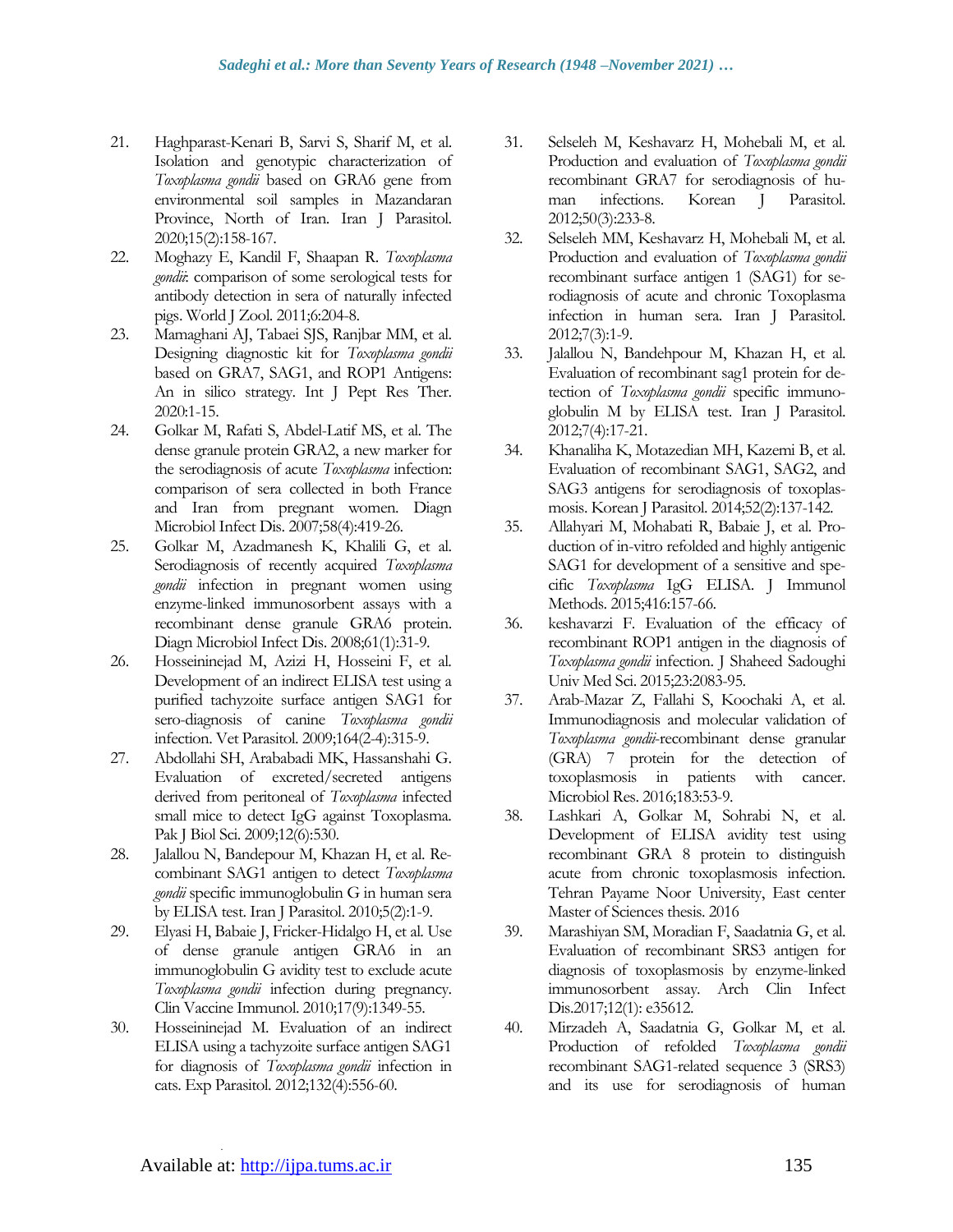toxoplasmosis. Protein Expr Purif. 2017;133:66-74.

- 41. Morovati H, Seyyed Tabaei S, Gholamzad M, et al. Development of a lateral flow immunoassay using recombinant dense granular antigen (GRA) 7 to detect anti-*Toxoplasma gondii* IgG antibodies. Arch Razi Inst. 2019;74(1):39-49.
- 42. Teimouri A, Modarressi MH, Shojaee S, et al. Development, optimization, and validation of an in-house Dot-ELISA rapid test based on SAG1 and GRA7 proteins for serological detection of *Toxoplasma gondii* infections. Infection and drug resistance. Infect Drug Resist .2019;12:2657.
- 43. Sharif M, Amouei A, Sarvi S, et al. Genetic diversity of *Toxoplasma gondii* isolates from ruminants: a systematic review. Int J Food Microbiol. 2017;258:38-49.
- 44. Hosseini SA, Sharif M, Sarvi S, et al. Genetic characterization of *Toxoplasma gondii* in Iranian HIV positive patients using multilocus nested-PCR-RFLP method. Parasitology. 2019;147(3):322-8.
- 45. Chaichan P, Mercier A, Galal L, et al. Geographical distribution of *Toxoplasma gondii* genotypes in Asia: A link with neighboring continents. Infection, Infect Genet Evol. 2017;53:227-38.
- 46. Behzadi R, Razavi M, Hovanessian A, et al. Genotyping of *Toxoplasma gondii* strains isolated from patients and mice by PCR-RFLP assay. Iran J Biotechnol. 2003;1:82–6.
- 47. Zia-Ali N, Fazaeli A, Khoramizadeh M, et al. Isolation and molecular characterization of *Toxoplasma gondii* strains from different hosts in Iran. Parasitol Res. 2007;101(1):111-5.
- 48. Habibi G, Imani A, Gholami M, et al. Detection and identification of *Toxoplasma gondii* type one infection in sheep aborted fetuses in Qazvin Province of Iran. Iran J Parasitol. 2012;7(3):64-72.
- 49. Shahbazi Gr, Hoghooghi Rn, Madani R, et al. Survey on Gra6 gene in differentiating *Toxoplasma Gondii* genotypes, using pcrrflp method, in sheep aborted fetuses in ardabil area, Iran. Comp Pathol IRAN. 2013; 10 (3); 1027 - 1032.
- 50. Khademvatan S, Saki J, Yousefi E, et al. Detection and genotyping of *Toxoplasma gondii* strains isolated from birds in the southwest of Iran. Br Poult Sci. 2013;54(1):76-80.
- 51. Asgari Q, Fekri M, Monabati A, et al. Molecular genotyping of *Toxoplasma gondii* in human spontaneous aborted fetuses in Shiraz, Southern Iran. Iran J Public Health. 2013;42(6):620-5.
- 52. Norouzi M, Tabaei SJS, Niyyati M, et al. Genotyping of *Toxoplasma gondii* strains isolated from patients with ocular toxoplasmosis in Iran. Iran J Parasitol. 2016;11(3):316-324.
- 53. Sarkari B, Yaghoobi K, Mansouri M, et al. Seroprevalence and genotyping of *Toxoplasma gondii* in wild boars (Sus scrofa) from Southwestern Iran. Jundishapur J Microbiol. 2017;10(1).
- 54. Danehchin L, Razmi G, Naghibi A. Isolation and genotyping of *Toxoplasma gondii* strains in ovine aborted fetuses in Khorasan Razavi Province, Iran. Korean J Parasitol. 2016;54(1):15-20.
- 55. Tavalla M, Asgarian F, Kazemi F. Prevalence and genetic diversity of *Toxoplasma gondii* oocysts in cats of southwest of Iran. Infect Dis Health. 2017;22(4):203-9.
- 56. Nourmohammadi M, Hamidinejat H, Tabandeh M, et al. Genotyping of zoonotic *Toxoplasm gondii* isolated from aborted fetuses of ewes of Lorestan Province based on SAG2 ، SAG3 and GRA6 molecular markers. Journal of Ardabil University of Medical Sciences. 2017;17(3):343-52.
- 57. Abdoli A, Dalimi A, Soltanghoraee H, et al. Molecular detection and genotypic characterization of *Toxoplasma gondii* in paraffinembedded fetoplacental tissues of women with recurrent spontaneous abortion. Int J Fertil Steril. 2017;10(4):327-336.
- 58. Armand B, Solhjoo K, Kordshooli MS, et al. *Toxoplasma gondii* Type I, predominant genotype isolated from sheep in South of Iran. Vet World. 2017;10(4):386-92.
- 59. Abdoli A, Arbabi M, Pirestani M, et al. Molecular assessment of Neospora caninum and *Toxoplasma gondii* in hooded crows (Corvus cornix) in Tehran, Iran. Comp Immunol Microbiol Infect Dis. 2018;57:69-73.
- 60. Rahdar M, Arab L, Samarbaf-zadeh AR. Genotyping of *Toxoplasma gondii* in Sheep and Cattle Meat Using PCR-RFLP Technique. Veterinary Science Research. 2021;2(2):2673.
- 61. Montazeri M, Sharif M, Sarvi S, et al. A systematic review of in vitro and in vivo